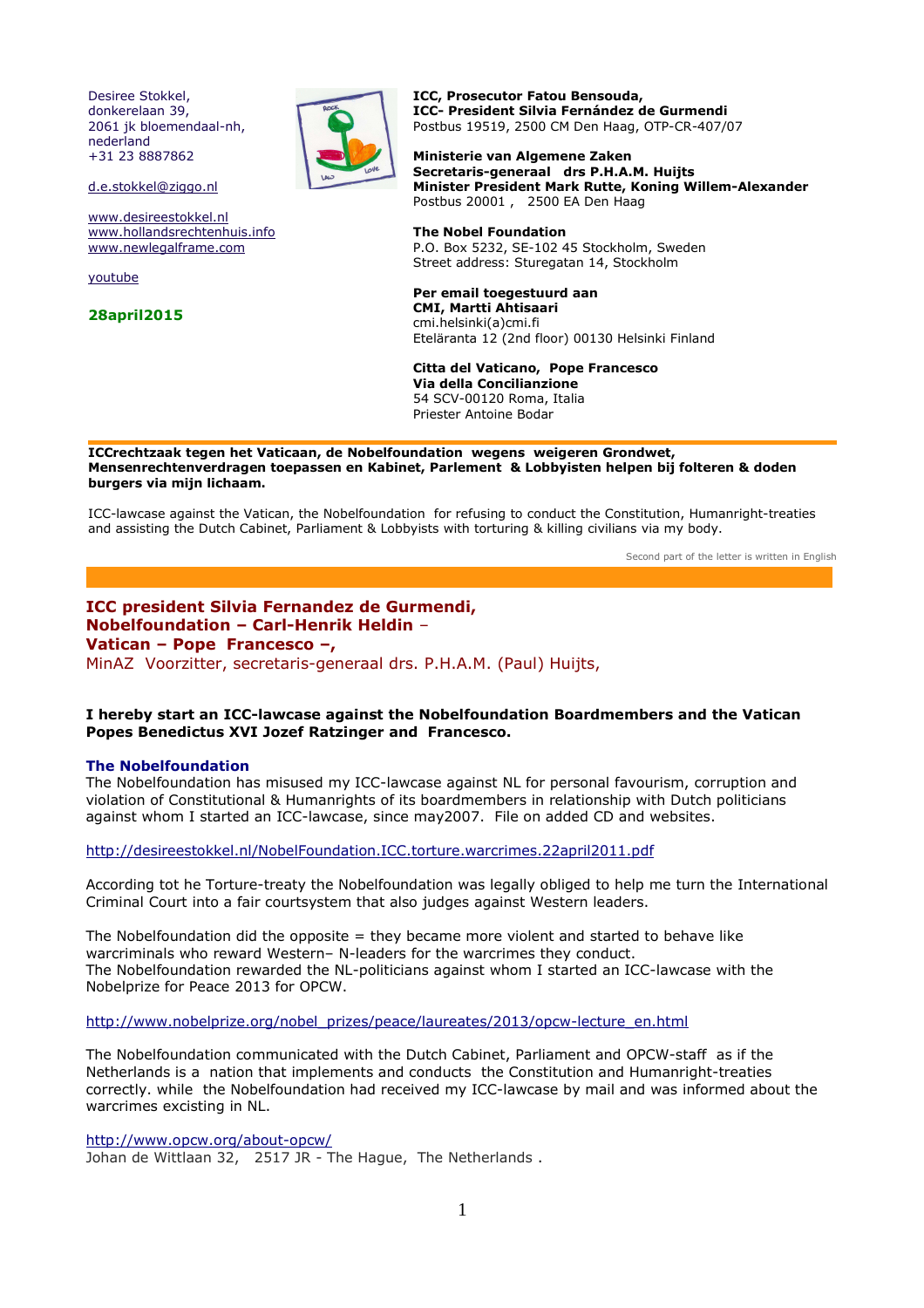### **Chairman Carl-Henrik Heldin**

Professor of Molecular Cell Biology, Uppsala University, Branch Director of the Ludwig Institute for Cancer Research, Uppsala and Vice President of the European Research Council (ERC)

### **Deputy Chairman Göran K. Hansson**

Professor of Experimental Cardiovascular Research, Secretary of the Nobel Assembly at Karolinska Institutet

### **Lars Heikensten**

Executive Director of the Nobel Foundation

### **Peter Englund**

Professor, Writer, Permanent Secretary of the Swedish Academy

#### **Tomas Nicolin**

Civ. ekon., M.sc in Management

### **Kaci Kullmann Five**

Adviser Public Affairs

#### **Staffan Normark**

Professor of medical microbiology, Permanent Secretary of the Royal Swedish Academy of Sciences

**Deputy Members Gunnar von Heijne**

Professor of Theoretical Chemistry

### **Lars Bergström**

Professor of Theoretical Physics at Stockholm University

### **Vatican**

http://www.desireestokkel.nl/Vaticaansept2007paus.pdf

http://www.desireestokkel.nl/ICC.rechtzaak.tegen.Vaticaan.Priester.AntoineBodar.Grondwet.mensenrechtenschending .corruptie.parlement.koninklijkhuis.april2015.pdf

# **I start an ICC-lawcase against former Pope Benedictus XVI Jozef Ratzinger and current Pope Francesco.**

Bot Popes, approve of the warcrimes commited by the Catholic Church in the Netherlands – priest Antoinebodar & Co – in their relationships with NL former-Prime Ministers J.P.Balkenende and his Cabinet and Parliament … and current Prime Minister MarkRutte and his Cabinet and Parliament.

The Catholic Church has refused to conduct the Constitution and HumanRighttreaties in relationship with politicians, media-makers and lobbyists who enjoy to tortrue & kill civilians in NL. The Catholic Church was – and is – legally obliged to help me turn the International Criminal Court into a fair courtsystem that stops wars.... and prevents wars from breaking out.

They Catholic Church has done the opposite = the Bisshops, Priests and Vatican choose sides for warcriminal politicians and other powerful persons... and broke down the State of Law The Netherlands for the narcistic ego's of the Bisshops and Priests... and Popes.

This Church is now a warcriminal-paradise, which collaborates with ICC in spreading wars Worldwide. The rulers simply ignore their personal legal obligations when they watn to kill people.they try to kill me for the fact that I prove corruption between Courts of Lawin NL and the NL-politicians, Royal faily and Lobbyists.

The RKK-media is a participant of NPO-media. State-financed media.

I started an ICC-lawcase against media-makers this week, included religious broadcasters like RKK, IKON, EO, NCRV... for the fact that they ignore the Constitution, Humanright-treaties and ICC-lawcase against NL... for the luxurous Labourcontracts of the media-makers.

Read the ICC-lawcase on CD and my websites.

### A few links

http://desireestokkel.nl/ICC.rechtzaak.NPO.Telegraaf.Volkskrant.NRC.RVDJ.Nieuwspoort.Persgroep.TMG.MinAz.PaulHu ijts.24april2015.pdf

http://desireestokkel.nl/ICC.rechtzaak.MarkRutte.VVD.MinAz.PaulHuijts.Parlementsleden.NL.President.Verkiezingen..K NAW.NIOD.20apri2015.pdf

http://desireestokkel.nl/ICC.rechtzaak.Rechtspraak.Advocatenorde.Clingendael.HCSS.ICCT.KNAW.NIOD.NTCV.Politie.1 april2015.pdf

http://desireestokkel.nl/ICC.rechtzaak.Defensie.Marechaussee.Europol.Politie.Vakbonden.15april2015.pdf